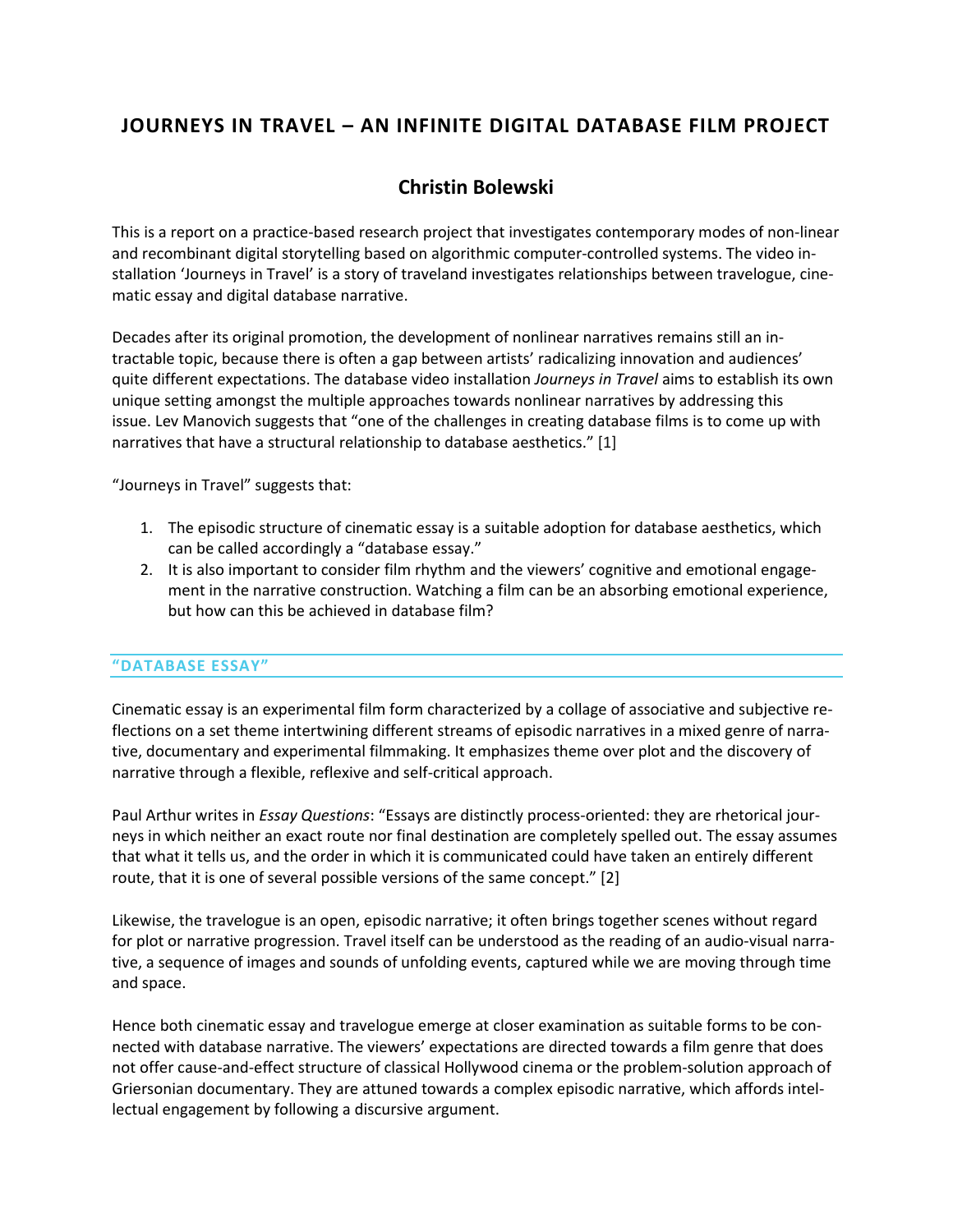*Journeys in Travel* is a temporary, open-ended arrangement, which sets in motion a seemingly endless chain of references to related topics: Travel, foreign places, tourism, ethnography, movement, pace, rhythm and the relationship of film (structure), narrative and travel. The Open Source Software *Pure Data* (PD), a real-time music and multimedia environment mainly used to create live-algorithmic musical improvisation and (interactive) music composition, controls here an infinite audiovisual narrative.

### **DATABASE FILM AND FILM RHYTHM**

What makes a film finally successful in moving the spectator is film rhythm; how everything comes together and puts the viewer into a ride and flow through different emotional stages. Film rhythm is an essential feature of film, but very complex to analyze, since it is achieved through the final balance of all elements of a film. One rare example of recent research in film rhythm drawing onto cognitive and neuroscience is Karen Pearlman's *Cutting Rhythms: Shaping the Film Edit*.

"The functions of rhythm are to create cycles of tension and release and to synchronize the spectator's physical, emotional, and cognitive fluctuations with the rhythms of the film. By modulation of somatic tension and release, rhythm impacts on the spectators as a generative aspect of their acceptance and comprehension of a film." [3] Later Pearlman continues: "It doesn't matter if the film is a thriller or a romance, narrative or abstract or a film, which might rely on a more directly visual, aural, or kinesthetic mode of tension and release; the editor works with the "life of the object visibly recorded in the frame" to determine the timing, pacing, and trajectory phrasing of its movement, and spectators' bodies respond to this rhythm." [4]

But how can this response be achieved in a database film, where a custom software edits movies in real time by choosing elements from the database using a set of rules given by the author?

#### **NARRATIVE STRUCTURE OF "JOURNEYS IN TRAVEL"**

One of the major challenges of *Journeys in Travel* is to set the computer algorithm in such a way as to create a stimulating intellectual and emotionally challenging experience for the viewer without causing boredom or frustration. The algorithm shall keep a balance between well-directed narrative and randomness, and also adjust rhythm and pace to the condition of the human perception so that the timing of the narrative units and the frequency of alternations stimulate the attentive and emotional potential of the viewer.

*Journeys in Travel* suggests using "micro" and "macro" narrative structures. "Micro structure" refers here to the structure of pre-edited narrative sequences, which offer different perceptive qualities, and "macro structure" to the computer algorithm, which alternates these pre-edited clips into a stimulating audiovisual flow. The term "macro narrative" structure is – in this case – derived from "macro-aleatoric" chance-based music composition. Aleatoric music composition supports structure but also variation within structure, it is determined by elements of chance or unpredictability. "Macro-aleatoric" is a principle in European composition of the 1960s, which uses a "modular structure of musical units that can be combined using a set of rules given by the composer." [5]